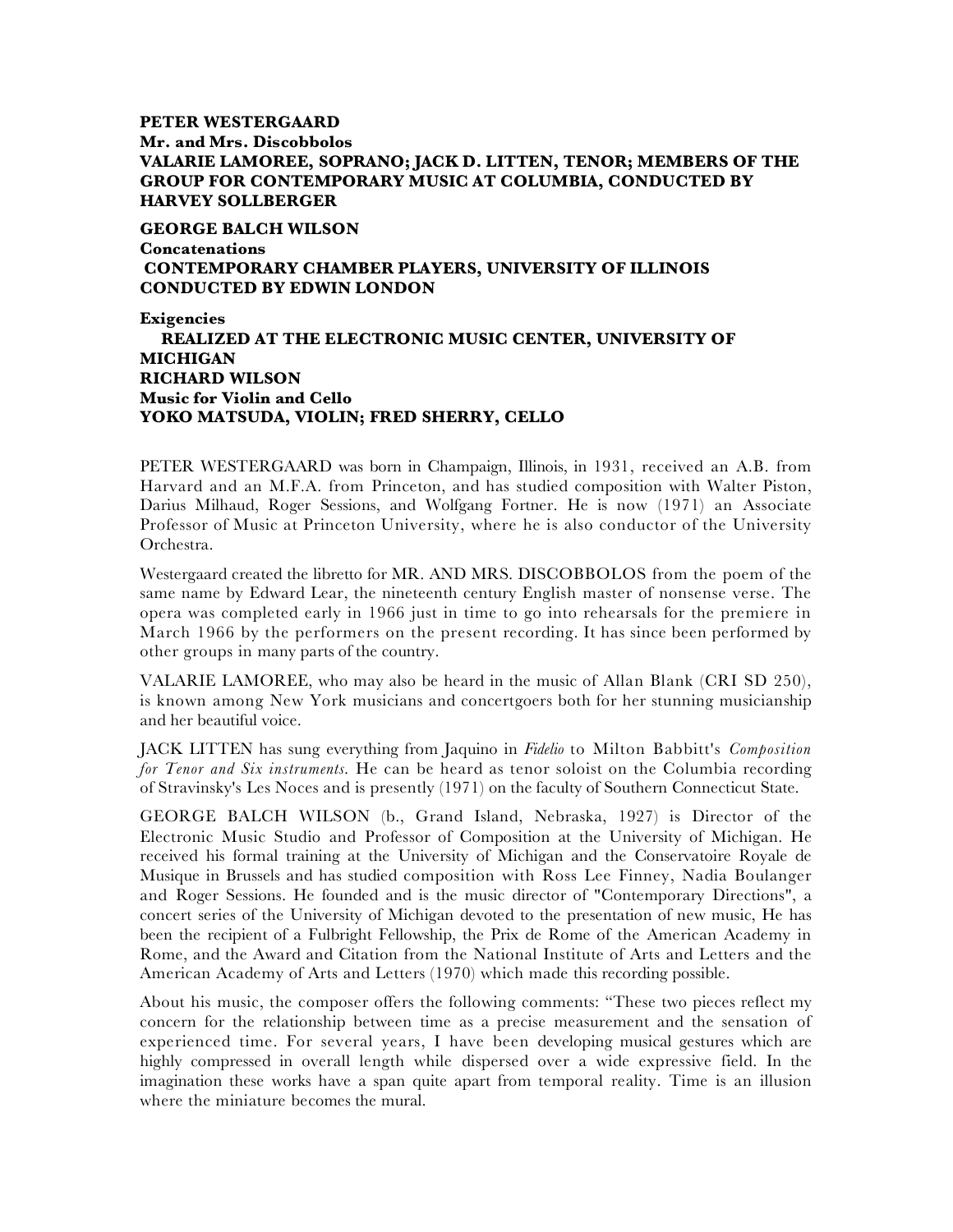"Regarding CONCATENATIONS, (completed in 1969), I have always been fascinated by what happens to a musical idea when it is turned around and heard backwards, as the painter may find interest in mirrored-image juxtaposition. The piece, like a chain, is a series of links each constructed by reworking the material into some form of reverse order. The initial ideas coincided with my first creative efforts in the electronic music medium. This experience, particularly the shaping of "envelope" — the attack, duration, and release of sound events — greatly influenced not only the linear details of each of the twelve instrumental statements, but offered a new attitude through which I could deal with the larger contours of form. The choice of instrumentation is a salute to the diverse and remarkably skillful instrumental abilities of several of my former students.

"EXIGENCIES was completed in 1968 and originally realized in four tracks at the Electronic Music Studio of the University of Michigan. It is dedicated to my wife, Deborah.

"As compositions, these works are one man's terse, but, hopefully pertinent statement about the social and political events of the 1960's, a tragic but dynamic period etched in hatred, anger, and chaos, yet still struggling for a restatement of human values — love, beauty, and tranquility."

RICHARD WILSON (b. 1941) is Associate Professor of Music at Vassar College. His career has been divided between piano playing, which he does on brief forays from his Poughkeepsie headquarters, teaching, and composition, one formidable example of which is displayed on this record. Despite his youth, he has won several awards for his music, which includes works in the larger forms as well as this condensed example.

About his music, the composer writes:

"MUSIC FOR VIOLIN AND CELLO, in four short movements, follows tradition in that its first and fourth movements share some motivic material and a formal plan; the second movement has the character of a scherzo; and the third movement, really the expressive high point of the piece, bears some resemblance to a classical slow movement. The relationship between the outer movements involves certain deliberate contrasts, the reprise in the first being a tranquil recollection of its opening while that in the last intensifies and extends its material to a climactic point. The third movement is the most systematic: the two parts are in canon at the fifth although the violin gets so far ahead that the cello must resort to a solo cadenza in order to catch up.

"The piece was written for two colleagues at Vassar, Robert Rudie and Luis Garcia-Renart, who gave its first performances at Bard College and Vassar in April, 1969."

THE GROUP FOR CONTEMPORARY MUSIC AT COLUMBIA UNIVERSITY, whose members are here conducted by its co-founder, HARVEY SOLLBERGER, has created a whole school of players attuned to the music of today. It was the prototype of university groups across the nation, which have become the prime source of new music in our time. The players here are: JEANNE BENJAMIN, SOPHIE SOLLBERGER, FRED SHERRY, DONALD MacCOURT, CHARLES WUORINEN and RAYMOND DesROCHES.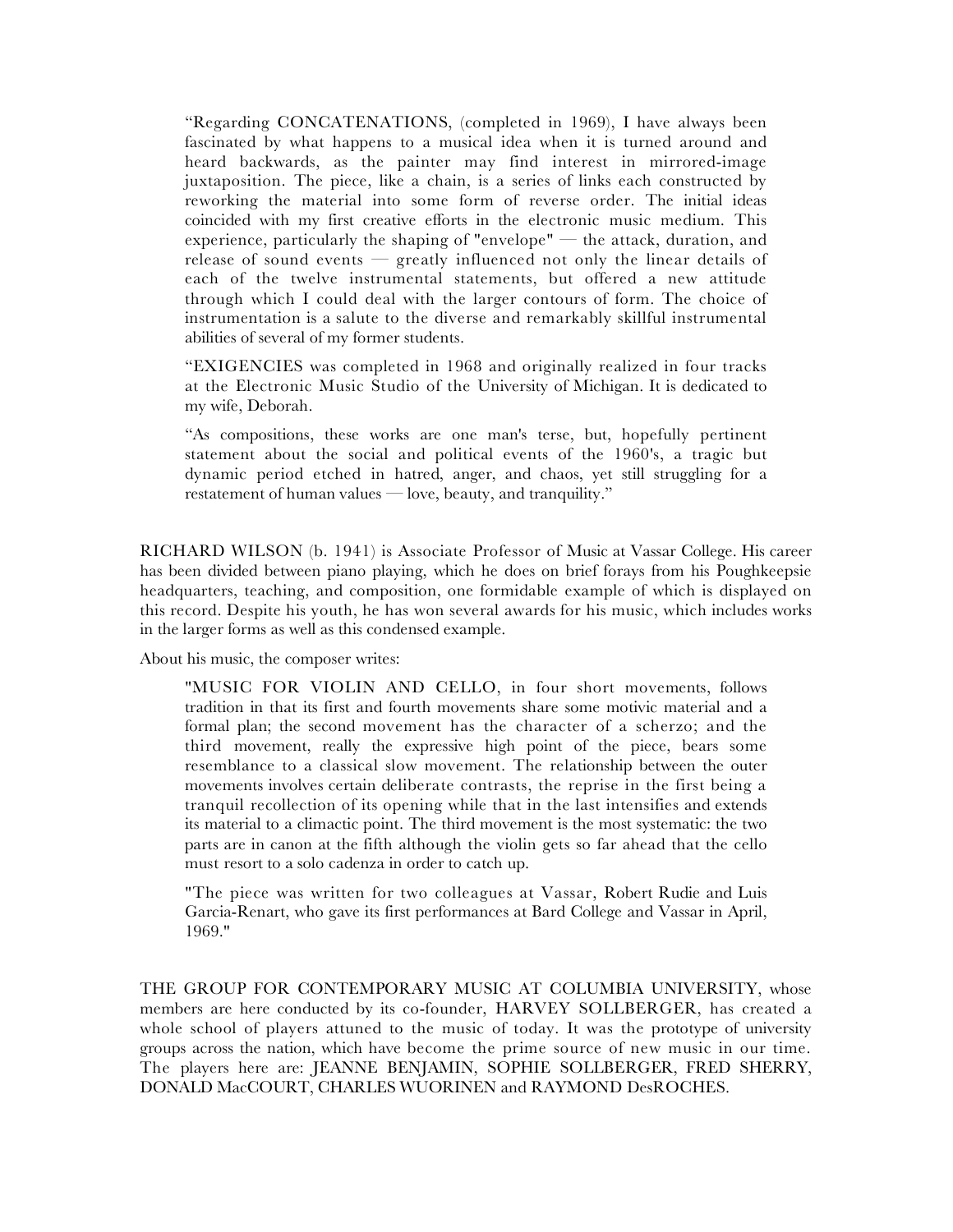The CONTEMPORARY CHAMBER PLAYERS of the University of Illinois is a distinguished group that provides an outlet for midwestern composers in regular and frequent concerts. Its conductor, EDWIN LONDON, is Professor of Music at the university and Associate of the Center for Advanced Study. He is also a composer.

The Players on this recording are THOMAS HOWELL, PAUL ZONN, RON DeWAR, JOHN GARVEY, PETER FARRELL, THOMAS FREDRICKSON, THOMAS HOLDEN, JOHN LEISENRING, KEN FERRANTINO, PETER GRIFFITH, DANIEL PERLONGO and THOMAS SIWE.

This recording was made possible by grants from the Martha Baird Rockefeller Fund for Music, Inc., Vassar College and the American Academy-National Institute of Arts and Letters. The last named organization gives awards to four composers every year *and*  a recording on CR1 is part of his prize: George Balch Wilson was a 1970 winner.

*(Original Liner notes from CRI LP jacket)*

**Mr. & Mrs. Discobbolos LIBRETTO**

#### **FIRST PART**

#### **No. 1. First Pastoral**

*(Lights on, or curtain up. A wall. Sunset. Enter Mr. and Mrs. Discobbolos, carrying* a *lunch basket. They climb the wall. He is solicitous. She is intrepid. They introduce each other to the audience, pronouncing their name with exaggerated diction—people are always getting it wrong. They are a bit out of breath but try not to show it.)*

MRS. DISCOBBOLOS Mr.

MR. DISCOBBOLOS and Mrs.

MR. AND MRS. DISCOBBOLOS Discobbolos

Climbed to the top of a wall.

*(They sit down, the lunch basket between them.)*

MRS. DISCOBBOLOS And they sat to watch the sunset sky MR. DISCOBBOLOS And to hear the Nupiter Piffkin cry MR. AND MRS. DISCOBBOLOS

And the Biscuit Buffalo call.

*(They unpack the basket.)* MR. DISCOBBOLOS They took up a roll MRS. DISCOBBOLOS and some Camomile *tea, (Teacups in outside hands, inside hands on basket handle, they turn blissfully* to *one another.)* MR. AND MRS. DISCOBBOLOS

 And both were as happy as happy could be.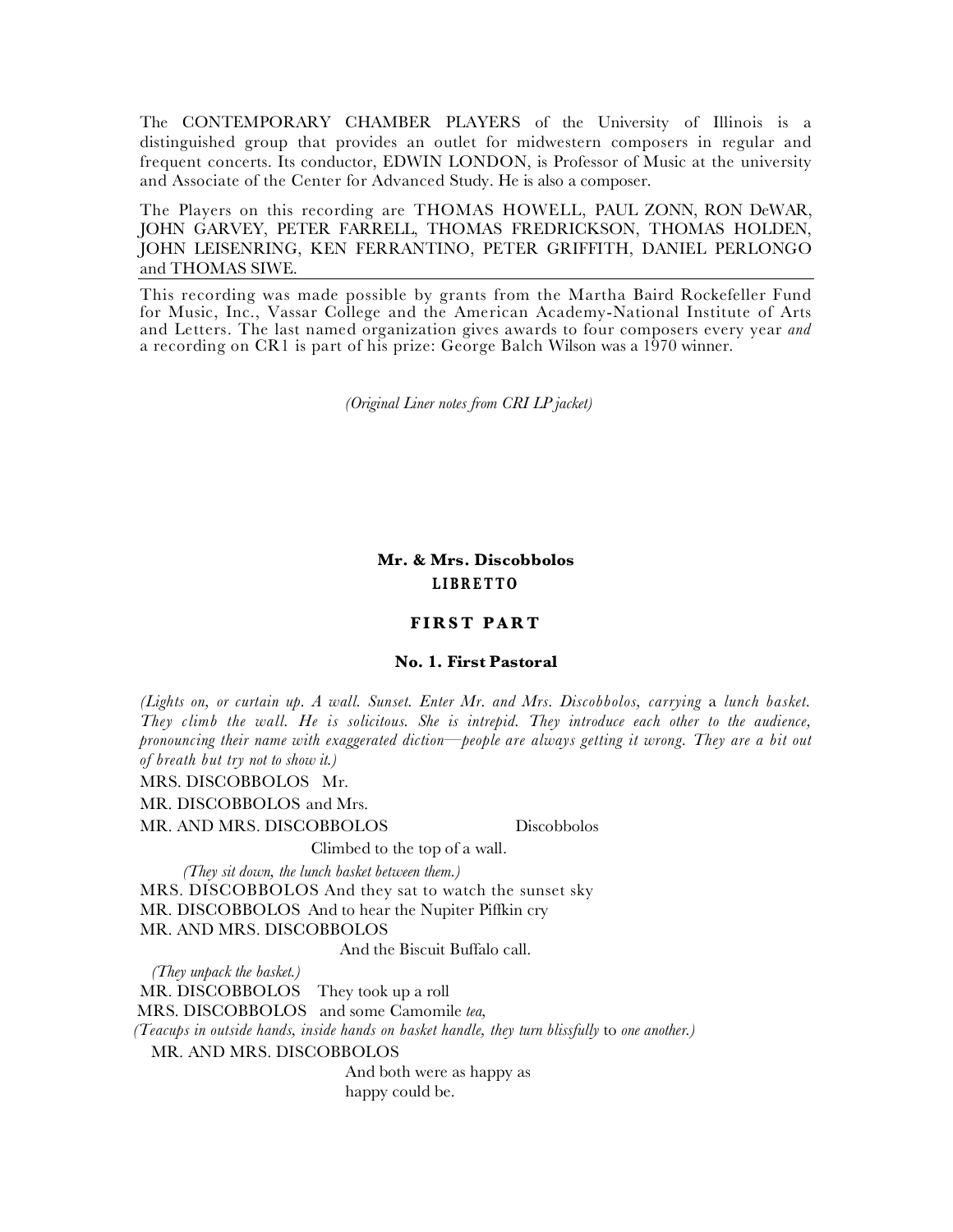### **No. 2. Mrs. Discobbolos' First Recitative and Aria**

*(She freezes exactly* as she *was at the end of No. 1, while he takes his hand off the basket handle and leans forward to the audience, appealing to them to understand that what is about to happen is not his doing.)*

MR. DISCOBBOLOS Till Mrs. Discobbolos said,

*(He remains motionless until his next speech.)*

MRS. DISCOBBOLOS *(Raising her hand suddenly, as though annoyed by some petty mishap.)*

Oh! W! X! Y! Z!

It has just come into my head

Suppose

*(The more she thinks about it . . .)*

we should happen

*(the less abstract the idea becomes.)*

to fall!!!!

*(Grasping the basket handle in terror.)*

Darling Mr. Discobbolos!

*(Since Mr. makes no response, there is no alternative but to convince him with an aria. Outside hand still holding tea cup, inside hand free for gestures.)*

Suppose we should fall down flumpetty

Just like pieces of stone!

*(Wagging her index finger at him as though he were a child.)* Onto the thorns, or into the moat!

*(With genuine distress.)*

 What would become of your new green coat? And

*(An afterthought.)*

might you not break a bone?

*(As Mr. remains motionless, she becomes more and more petulant.)*

 It never occurred to me before That perhaps we shall never go down any more!

*(She starts a grand gesture and takes a terrific breath, but freezes . . .)*

MR. DISCOBBOLOS *(With a tone* of, *"Well, what can* you *do?" and shaking his head slowly.)*

And Mrs. Discobbolos said

MRS. DISCOBBOLOS (*continiuing her gesture, completing it on the downbeat)*

Oh! W! X! Y! ZI

(Mr., *resigned, lets his head sink into his hand.)*

 What ever put it into your head To climb up this wall?

*(Turning to him.)*

#### my own

*(Hand on lunch basket, she leans over it* to *plead quietly, but insistently, directly into his ear.)* Darling Mr. Discobbolos? *(To the audience, proud that he has taken her seriously.)*  Mr. Discobbolos answered,

## **No. 3. Mr. Discobbolos' First Response**

MR. DISCOBBOLOS *(He raises his head. To Mrs., with great earnestness.)*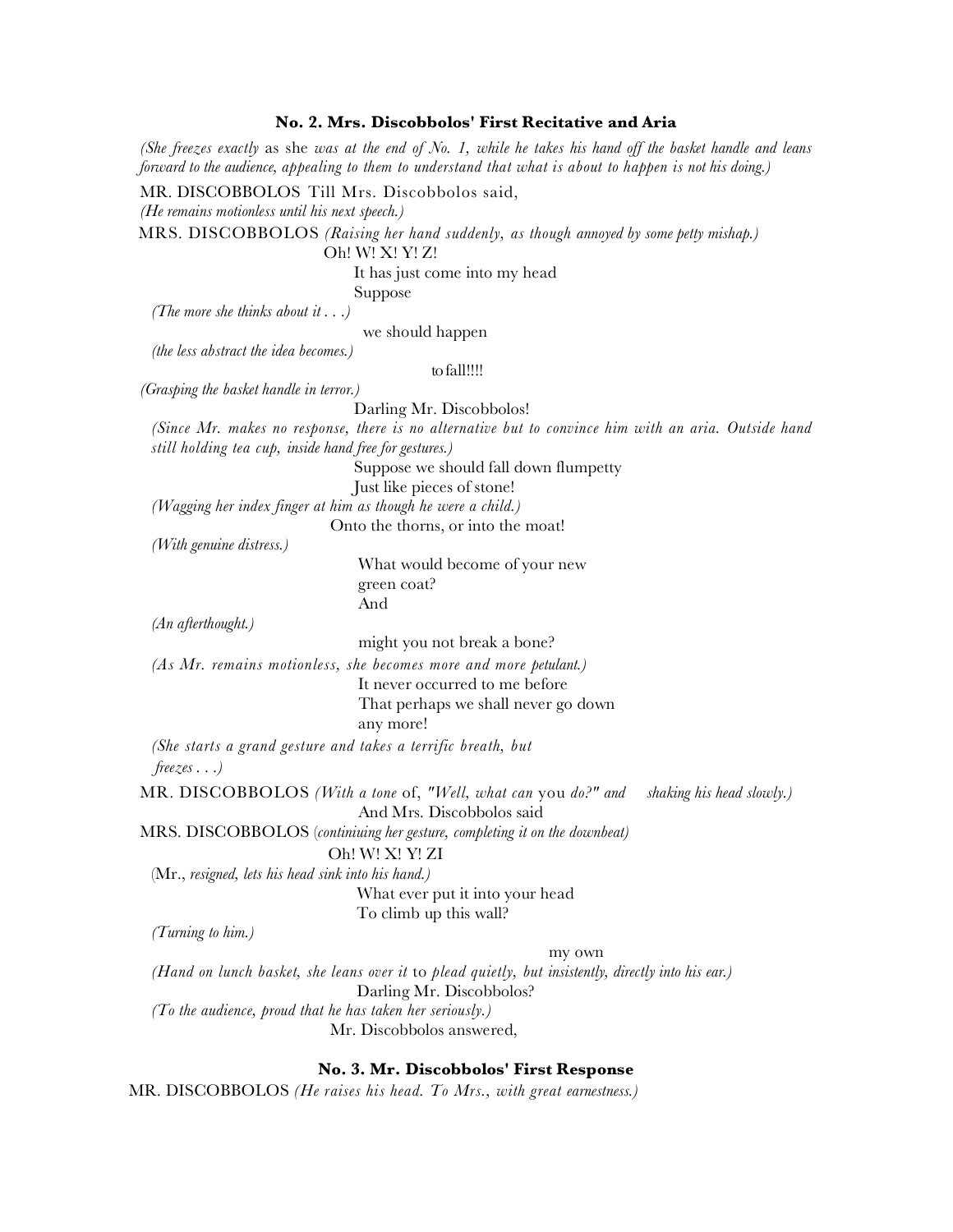At first it gave me pain, And I felt my ears turn

When your exclamation

 *(Bemused, telling a joke on himself.)*

perfectly pink

*(Suddenly serious.)*

 made me think We might never get down again!

 *(Suddenly brighter.)*

 But now I believe it is wiser far To remain forever just where we are.

MRS. DISCOBBOLOS And Mr. Discobbolos

*(Looking up to him reverently, as though he were about to utter a great truth.)*

said,

MR. DISCOBBOLOS Oh!

*(Shrugs his shoulders.)*

W! X! Y! Z!

it has just come into my head

*(With a tone of, "It's that simple, if you just stop to think about it.)* We shall never go down again *(Putting his hand next to hers on the lunch basket.)* Dearest Mrs. Discobbolos!

MRS. DISCOBBOLOS *(To the audience.)* So and the Society of Society and Society and Society and Society and Society and Society and Society and Society and Society and Society and Society and Society and Society and Society and Society and Society and Society

# **No. 4. Grand Duet**

MRS. DISCOBBOLOS Mr. MR. DISCOBBOLOS and Mrs. MR. AND MRS. DISCOBBOLOS Discobbolos *(They stand.)*

 Stood up and began to sing, Far away from hurry and strife Here we will pass the rest of life,

 MRS. DISCOBBOLOS *(Something suddenly strikes her funny. To Mr.)* Ding a dong!

MR. DISCOBBOLOS *(Still to the audience, like an echo.)*

Ding a dong!

*(To Mrs., with a tone of, "Did I understand you to say, 'Ding a dong'?")* Ding a dong?

MRS. DISCOBBOLOS *("Of course, I said 'Ding a dong'!")* 

### Ding a dong!

MR. AND MRS. DISCOBBOLOS *(To each other, getting sillier and sillier.)*

Ding a dong, ding a dong, etc.

*(Exultant. They fling away their teacups.)* MR. DISCOBBOLOS We want no knives MRS. DISCOBBOLOS nor forks nor chairs, MR. DISCOBBOLOS No tables nor carpets MRS. DISCOBBOLOS nor household cares,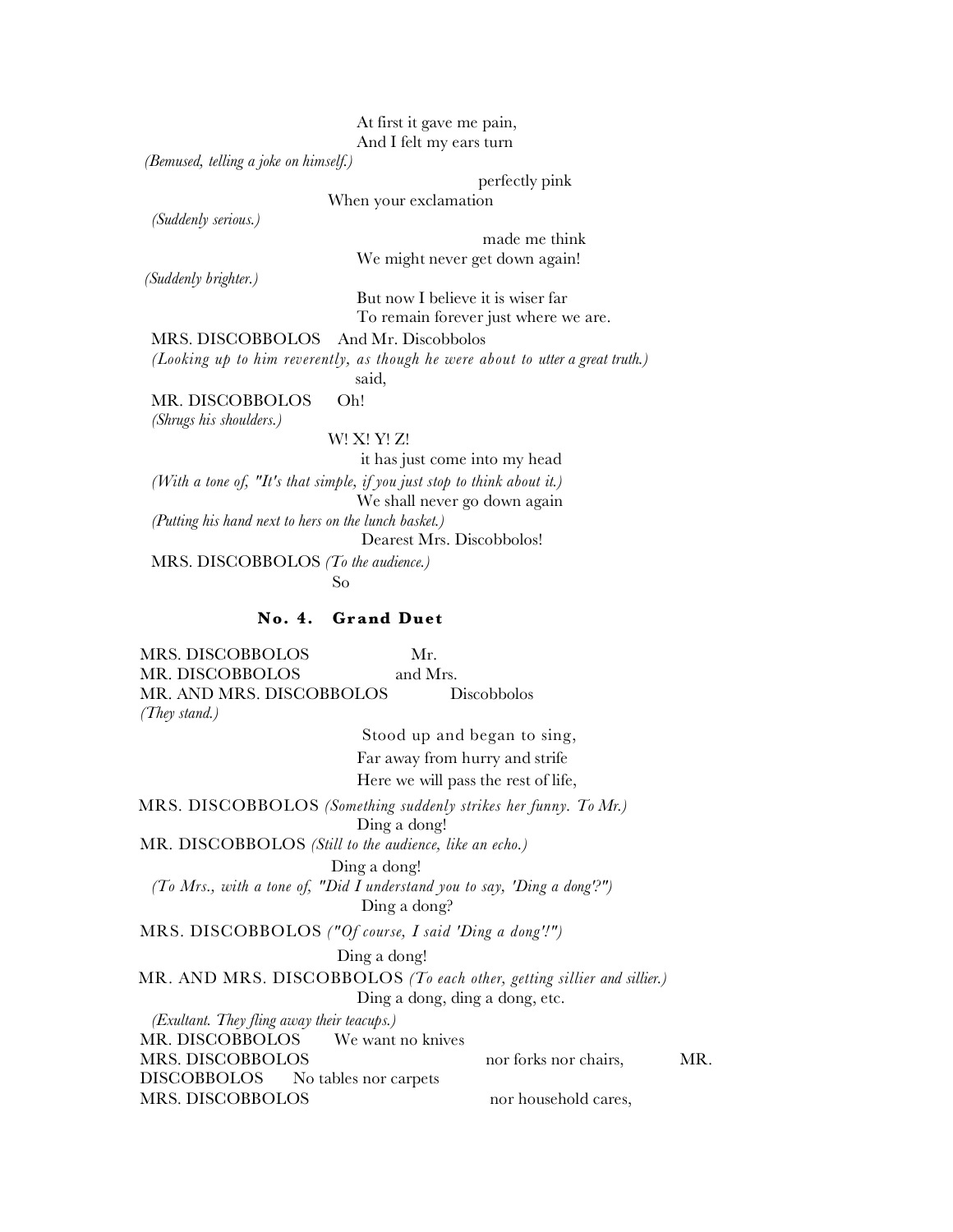#### MR. AND MRS. DISCOBBOLOS From

*(Out to the world.)*

worry of life we've fled

*(To each other.)*

Oh!

*(to the sunset sky)* 

 W! X! Y! Z! There is no more trouble ahead Sorrow or any such thing

*(The lights fade.)* MRS. DISCOBBOLOS For Mr. MR. DISCOBBOLOS and Mrs. MR. AND MRS. DISCOBBOLOS Discobbolos *(Total darkness.)*

## **SECOND PART**

## **No. 5. Second Pastoral**

*(Sudden daylight. We discover* Mr. *and Mrs. and the gingham rag dolls who represent their twelve children as in a Victorian family portrait. Mr. is seated with children on either side; Mrs. stands behind him, her hand on his shoulder. All remain motionless throughout No. 5.)*

MRS. DISCOBBOLOS Mr.

MR. DISCOBBOLOS and Mrs. MR. AND MRS. DISCOBBOLOS

s

Discobbolo

 Lived on the top of the wall, MRS. DISCOBBOLOS For twenty years, a month and a day, MRS. DISCOBBOLOS Till their hair had grown all pearly gray, MR. AND MRS. DISCOBBOLOS And their teeth had begun to fall. MRS. DISCOBBOLOS They never were ill MR. DISCOBBOLOS or at all dejected, MRS. DISCOBBOLOS By all admired MR. DISCOBBOLOS and by some respected *(To the audience, with a resigned air of, "We've been through this before.")* Till Mrs. Discobbolos said,

## **No. 6. Mrs. Discobbolos' Second Recitative and Aria**

MRS. DISCOBBOLOS *(As in No. 2, annoyed.)* Oh! W! X! Y! Z! it has just conic into my head, *(Reasonable, with an air of, "And it's as simple as that.")*  We have no more room at all — Darling Mr. Discobbolos! Look at our six fine boys! And our six sweet girls so fair! Upon this wall they have all been born *(With sudden enthusiasm.)*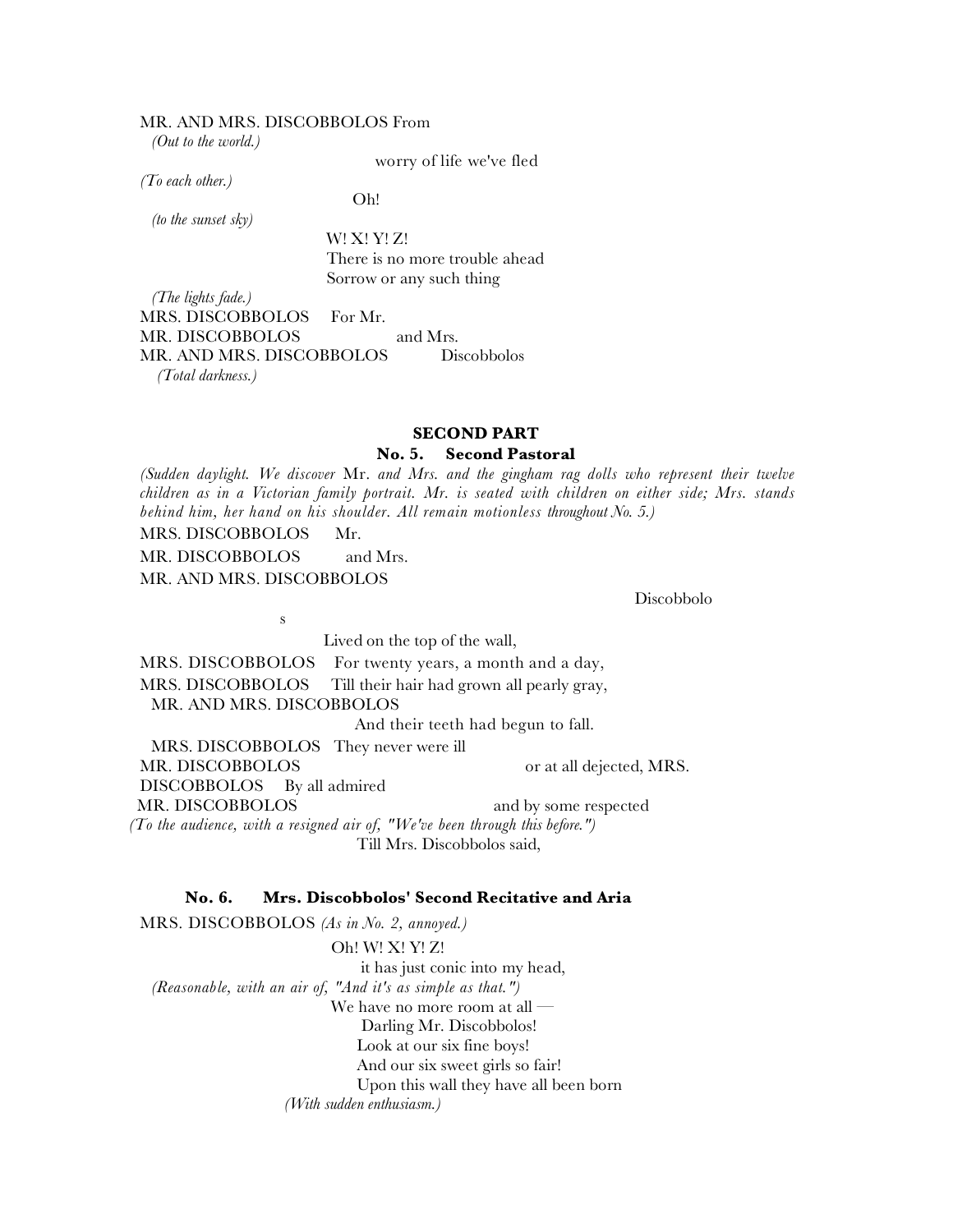And not one of the twelve has happened to fall Through my maternal care!

*(Lost in contemplation of her maternal care. She suddenly remembers the matter at hand. With an air of, ''The opposite is unthinkable!")*

Surely they should not pass their lives

Without any chance of husbands or wives!

*(As in No. 2, she starts her gesture, but freezes.)*

MR. DISCOBBOLOS And Mrs. Discobbolos said

MRS. DISCOBBOLOS *{Despairing, "How will I ever get him to listen to reason?")*

Oh! W! X! Y! Z!

Did it ever come into your head

That our lives must be lived elsewhere,

Dearest Mr. Discobbolos?

*(Mr. assumes she is finished and starts to answer her, but she launches right into a second verse without noticing.)*

MRS. DISCOBBOLOS *(Tone as in first verse, but somewhat more agitated.)*

They have never been at a ball,

Nor have even seen a bazaar!

Nor have heard folks say in a tone all hearty, *(Gushing.)*

"What loves of girls (at a garden party) Those Misses Discobbolos are!"

*(Lost in contemplation of the joys of garden parties; then, more and more frantic.) Morning and night it drives me wild To think of the fate of each darling child!*

*(Faltering.)*

 *But Mr. Discobbolos said*

#### **No. 7. Grand Finale**

*(consisting of Mr. Discobbolos' Second Response, Mrs. Discobbolos' Narrative, Mr. Discobbolos' Song, Mrs. Discobbolos' Prayer, Mr. Discobbolos' Narrative, and the Final Duet of the Departing Spirits of Mr. and Mrs. Discobbolos.)*

MR. DISCOBBOLOS *(Exasperated.)*

Oh! W!

*(Stamps his foot.)*

#### X! Y! Z!

*(Gets up.)*

*What has come to your fiddledum head!*

*(He turns and takes a long, hard look at her. With the implication of, "I never realized it before, it's as simple as that!")* 

What a runcible goose you are!

*(Summarily.)*

Octopod Mrs. Discobbolos!

*(Without further ado he slides down off the wall.)*

*MRS. DISCOBBOLOS (Coming forward cautiously.)*

 *Suddenly Mr. Discobbolos*

 *Slid from the top of the wall;*

*(Mr. picks up the shovel; he tests the soil with the point of the shovel and begins to dig. She peers out over the edge of the wall.)*

 *And beneath it he dug a dreadful trench,*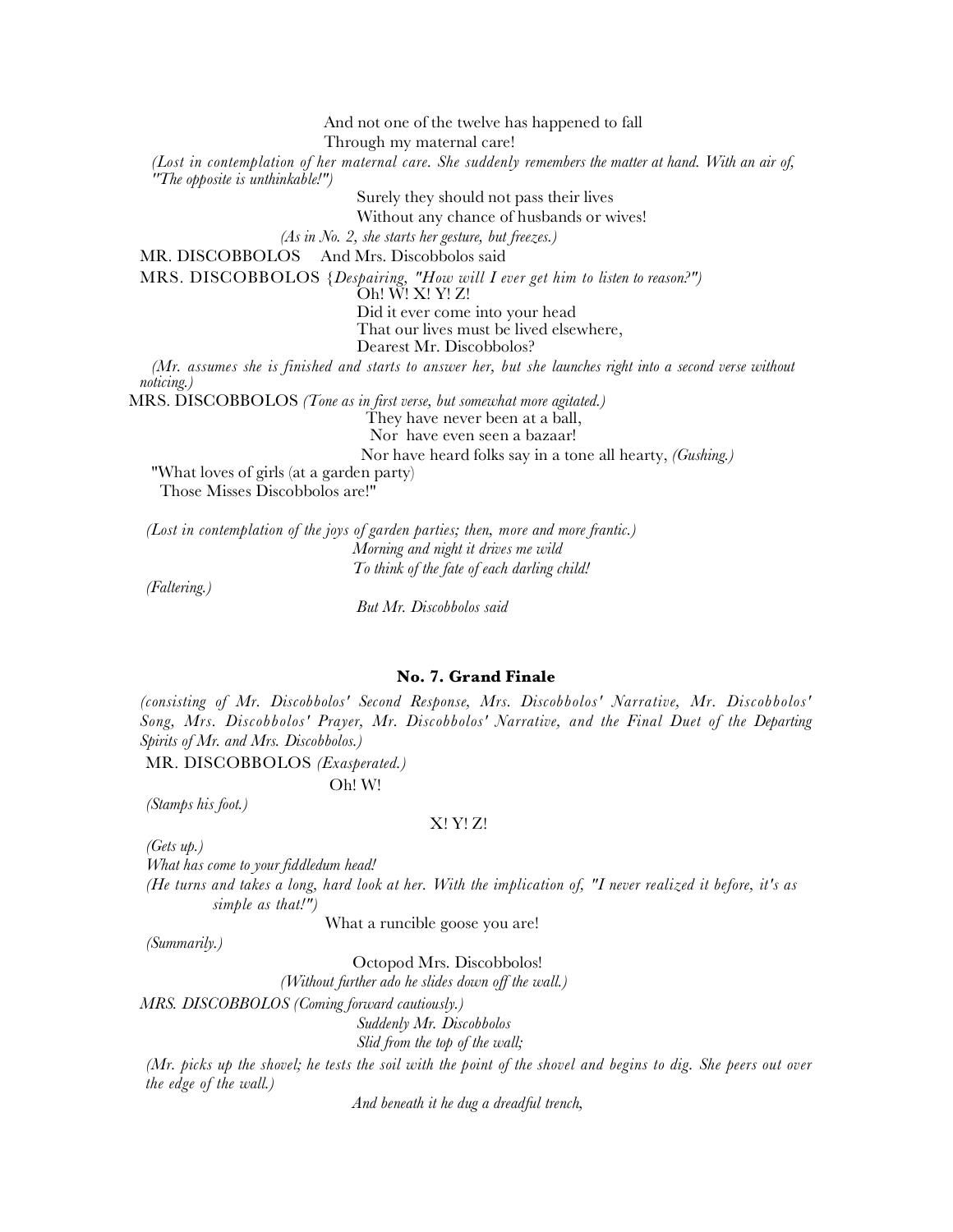*And filled it with dynamite, gunpowder gench, And aloud he began to call —*

MR. DISCOBBOLOS *(While Mrs. was singing he has arranged the explosives, put down his tools, and surveyed his handiwork. He sings up to her.)*

 *Let the wild bee sing,*

 *And the blue bird hum!*

 *For the end of your lives has certainly come!*

(*Leisurely, he sits down, back to wall, gets settled, looks up over his shoulder at Mrs., and speaks to the audience with deep contentment.)*

 *And Mrs. Dlscobbolos said*

*MRS. DISCOBBOLOS (She kneels.)*

 *Oh! W! X! Y! Z!* We shall presently all be dead, On this ancient runcible wall, Terrible Mr. Discobbolos!

*(She buries her face in her hands.)*

*MR. DISCOBBOLOS (Having looked up and seen that Mrs. has stopped, he continues the narration, blandly.)*

> *Pensively, Mr. Discobbolos Sat with his back to the wall; He lighted*

*(Lights match.)*

a match,

*(Fuse starts.)*

and he fired the train,

*(Blackout — a quick series of explosions rocks the wall. Mrs. and the twelve children crumple to the ground. Mr. leaps up exultantly and then crumples to the ground.)*

 *And the mortified mountain echoed again To the sound of an awful fall! And all the Discobbolos (Mr. and Mrs. rise as slowly as possible and move gradually stage front. The Discobbolos children are slowly hoisted into the air where they float suspended like Baroque cherubs over the heads of their parents.)*

family flew

 *In thousands of bits to the sky so blue,*

*(Spotlights gradually illuminate the faces of the ghosts of Mr. and Mrs.) And*

| <i>MRS. DISCOBBOLOS</i><br><i>MR. DISCOBBOLOS</i>              | no one<br>was left to have |      |
|----------------------------------------------------------------|----------------------------|------|
| MRS. DISCOBBOLOS<br>MR. DISCOBBOLOS                            | "Oh,                       | said |
| MRS. DISCOBBOLOS<br><i>MR. DISCOBBOLOS</i><br>MRS. DISCOBBOLOS | W!<br>$X'$ . $Y'$ .        | Z!   |
| MR. DISCOBBOLOS<br><i>MRS. DISCOBBOLOS</i>                     | Has it<br>$come$ into      |      |
| <i>MR. DISCOBBOLOS</i><br>MRS. DISCOBBOLOS<br>MR. DISCOBBOLOS  | anyone's<br>That the       | head |